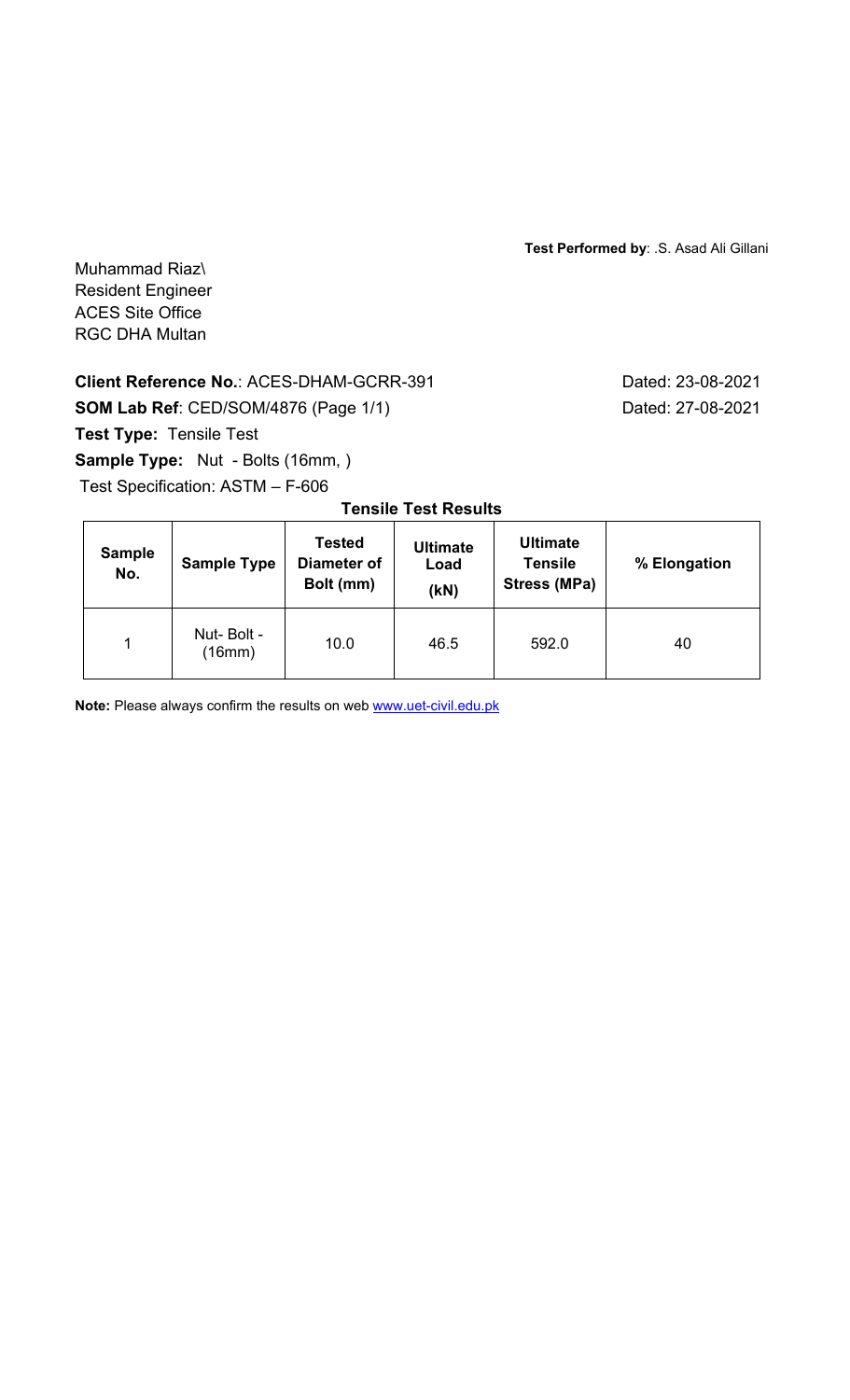| <b>Test Performed By:</b><br>Dr. /Engr.<br>S. Asad Ali Gillani<br>M/S CMPAK Limited.<br>Project: CMPAK new Data Center Quaid-e-Azam Industrial Estate (KLP), Lahore |                                                              |                                                                                                                                                |            |                              |                                     |                              |                          |                                |                                 |                                |                                 |                          |                |                          |         |  |  |
|---------------------------------------------------------------------------------------------------------------------------------------------------------------------|--------------------------------------------------------------|------------------------------------------------------------------------------------------------------------------------------------------------|------------|------------------------------|-------------------------------------|------------------------------|--------------------------|--------------------------------|---------------------------------|--------------------------------|---------------------------------|--------------------------|----------------|--------------------------|---------|--|--|
|                                                                                                                                                                     | CMPAK/NDC/Steel/16<br><b>Client Reference:</b><br>26-08-2021 |                                                                                                                                                |            |                              |                                     |                              |                          |                                |                                 |                                |                                 |                          |                |                          |         |  |  |
|                                                                                                                                                                     |                                                              |                                                                                                                                                |            |                              |                                     |                              |                          |                                |                                 |                                | Dated:                          |                          |                |                          |         |  |  |
|                                                                                                                                                                     |                                                              | <b>SOM Lab Ref:</b>                                                                                                                            |            |                              |                                     |                              | CED/SOM/4879 (Page-2/2)  | Dated:                         |                                 |                                |                                 |                          | 27-08-2021     |                          |         |  |  |
| Test:                                                                                                                                                               |                                                              |                                                                                                                                                |            |                              | <b>Tension Test &amp; Bend Test</b> |                              |                          |                                |                                 | <b>Test Specification:</b>     |                                 |                          |                | <b>ASTM-A-615</b>        |         |  |  |
|                                                                                                                                                                     | Sample Type: Deformed Bar                                    | <b>Gauge Length:</b>                                                                                                                           |            |                              | 200 mm                              |                              |                          |                                |                                 |                                |                                 |                          |                |                          |         |  |  |
|                                                                                                                                                                     |                                                              | Dia.                                                                                                                                           |            |                              | Area                                | Yield                        | <b>Ultimate</b>          |                                | <b>Yield Stress</b>             |                                | Ult. Stress                     |                          |                |                          |         |  |  |
| S.No.                                                                                                                                                               | Weight                                                       | Nominal                                                                                                                                        | Calculated | Nominal                      | Calculated                          | Load                         | Load                     | (according to<br>nominal area) | (according to<br>measured area) | (according to<br>nominal area) | (according to<br>measured area) | Elongation               | Gauge Length   | %age Elongation          | Remarks |  |  |
|                                                                                                                                                                     | kg/m                                                         | mm                                                                                                                                             | mm         | mm <sup>2</sup>              | mm <sup>2</sup>                     | kN                           | kN                       | MPa                            | MPa                             | MPa                            | MPa                             | mm                       | mm             | $\frac{1}{2}$            |         |  |  |
| $\mathbf 1$                                                                                                                                                         | 1.488                                                        | 16                                                                                                                                             | 15.55      | 201                          | 190                                 | 82.50                        | 116.00                   | 410                            | 435                             | 577                            | 611                             | 32.5                     | 200            | 16.3                     |         |  |  |
| $\overline{2}$                                                                                                                                                      | 1.466                                                        | 16                                                                                                                                             | 15.42      | 201                          | 187                                 | 81.50                        | 116.20                   | 405                            | 437                             | 578                            | 623                             | 35.0                     | 200            | 17.5                     |         |  |  |
|                                                                                                                                                                     |                                                              |                                                                                                                                                |            |                              |                                     |                              |                          |                                |                                 |                                |                                 |                          |                |                          |         |  |  |
|                                                                                                                                                                     |                                                              |                                                                                                                                                |            | $\overline{a}$               |                                     | $\overline{a}$               |                          | $\overline{a}$                 | $\overline{a}$                  | $\overline{a}$                 | ÷,                              | $\overline{a}$           | $\overline{a}$ |                          |         |  |  |
|                                                                                                                                                                     |                                                              | $\overline{\phantom{0}}$                                                                                                                       |            | $\blacksquare$               | ä,                                  | $\blacksquare$               | $\blacksquare$           | Ĭ.                             | $\overline{\phantom{a}}$        | $\overline{a}$                 | L,                              |                          |                | L,                       |         |  |  |
|                                                                                                                                                                     |                                                              | $\overline{\phantom{0}}$                                                                                                                       | ä,         | $\blacksquare$               | ÷,                                  | $\blacksquare$               | $\overline{\phantom{a}}$ | $\overline{\phantom{a}}$       | $\qquad \qquad \blacksquare$    | $\blacksquare$                 | ÷,                              | $\blacksquare$           | $\overline{a}$ | $\overline{\phantom{0}}$ |         |  |  |
|                                                                                                                                                                     |                                                              | $\blacksquare$                                                                                                                                 | ÷,         | $\overline{\phantom{a}}$     | ÷                                   | $\overline{a}$               |                          | Ĭ.                             | $\overline{a}$                  |                                |                                 | $\blacksquare$           | Ĭ.             | $\overline{\phantom{0}}$ |         |  |  |
|                                                                                                                                                                     |                                                              | $\qquad \qquad \blacksquare$                                                                                                                   | ÷,         | $\qquad \qquad \blacksquare$ | $\overline{\phantom{a}}$            | $\qquad \qquad \blacksquare$ | $\overline{a}$           | $\overline{\phantom{a}}$       | ۰                               | $\qquad \qquad \blacksquare$   | ÷,                              | $\overline{\phantom{0}}$ | $\overline{a}$ | $\overline{\phantom{0}}$ |         |  |  |
|                                                                                                                                                                     |                                                              | $\blacksquare$                                                                                                                                 |            | L,                           |                                     | Ĭ.                           |                          | $\overline{a}$                 |                                 |                                |                                 | $\overline{a}$           |                | L,                       |         |  |  |
|                                                                                                                                                                     |                                                              | $\overline{\phantom{0}}$                                                                                                                       |            | $\blacksquare$               | $\blacksquare$                      | $\blacksquare$               | $\blacksquare$           | $\blacksquare$                 | $\overline{a}$                  | $\blacksquare$                 | $\qquad \qquad \blacksquare$    | $\overline{a}$           |                | $\overline{a}$           |         |  |  |
|                                                                                                                                                                     |                                                              |                                                                                                                                                |            |                              |                                     |                              |                          |                                |                                 |                                |                                 |                          |                |                          |         |  |  |
|                                                                                                                                                                     | <b>BEND TEST:</b>                                            |                                                                                                                                                |            |                              |                                     |                              |                          |                                |                                 |                                |                                 |                          |                |                          |         |  |  |
|                                                                                                                                                                     | 16mm                                                         | Note:-<br>Sample bend through 180 degrees Satisfactorily without any crack                                                                     |            |                              |                                     |                              |                          |                                |                                 |                                |                                 |                          |                |                          |         |  |  |
|                                                                                                                                                                     |                                                              | <b>Only Three Samples</b><br><b>Received and Tested</b><br>Note: Please always confirm the results of above report on web www.uet-civil.edu.pk |            |                              |                                     |                              |                          |                                |                                 |                                |                                 |                          |                |                          |         |  |  |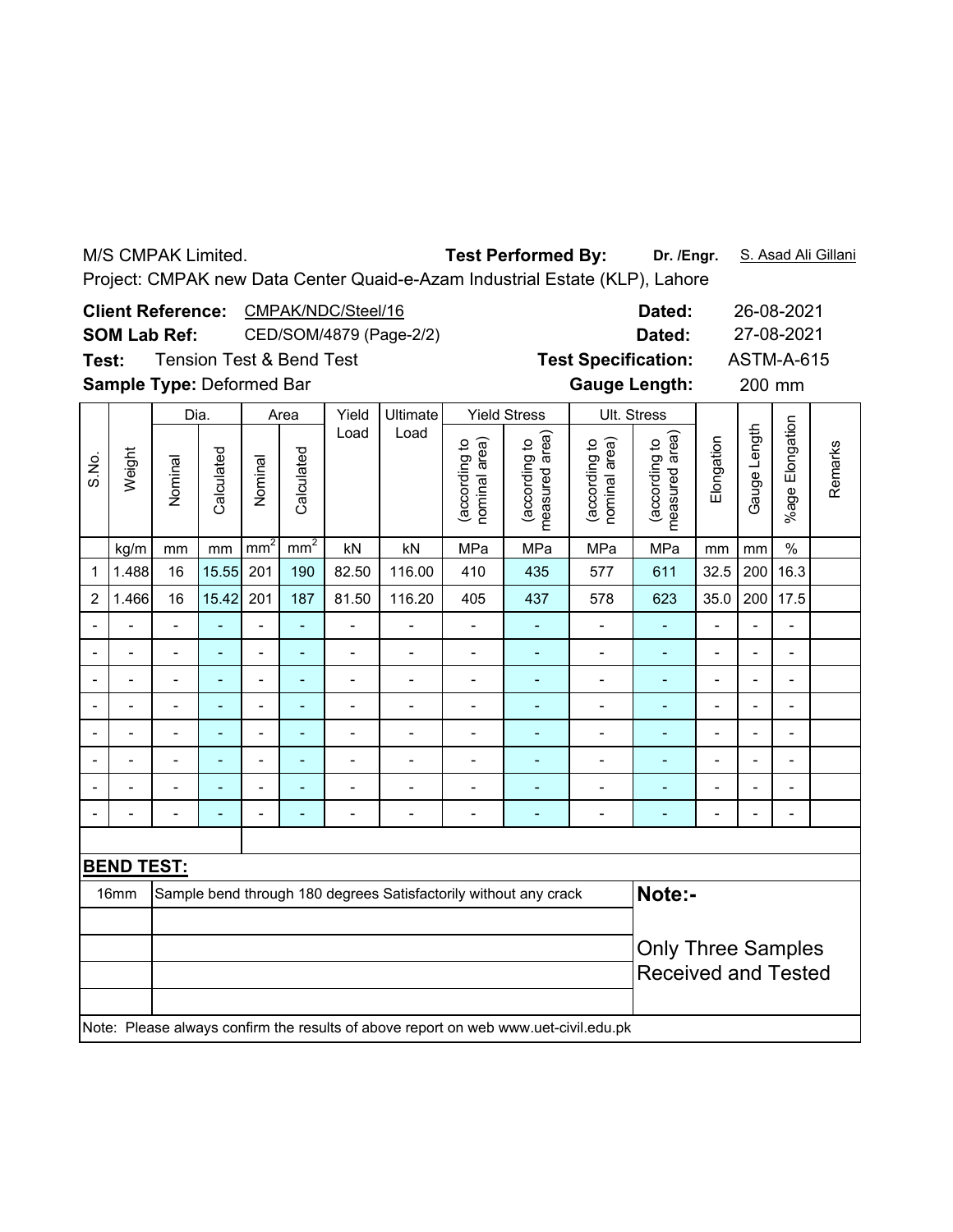|       | <b>Test Performed By:</b><br>Dr. /Engr.<br>S. Asad Ali Gillani<br>M/S CMPAK Limited.<br>Project: CMPAK new Data Center Quaid-e-Azam Industrial Estate (KLP), Lahore |                                                         |                          |                |                                     |                                               |                                                                  |                                                    |                                 |                                                                                     |                                 |                                                         |                |                          |         |
|-------|---------------------------------------------------------------------------------------------------------------------------------------------------------------------|---------------------------------------------------------|--------------------------|----------------|-------------------------------------|-----------------------------------------------|------------------------------------------------------------------|----------------------------------------------------|---------------------------------|-------------------------------------------------------------------------------------|---------------------------------|---------------------------------------------------------|----------------|--------------------------|---------|
| Test: | <b>Client Reference:</b><br><b>SOM Lab Ref:</b><br>Sample Type: Deformed Bar                                                                                        |                                                         |                          |                | <b>Tension Test &amp; Bend Test</b> | CMPAK/NDC/Steel/20<br>CED/SOM/4879 (Page-1/2) |                                                                  | <b>Test Specification:</b><br><b>Gauge Length:</b> | Dated:<br>Dated:                |                                                                                     |                                 | 26-08-2021<br>27-08-2021<br><b>ASTM-A-615</b><br>200 mm |                |                          |         |
|       |                                                                                                                                                                     | Dia.                                                    |                          |                | Area                                | Yield                                         | Ultimate                                                         |                                                    | <b>Yield Stress</b>             |                                                                                     | Ult. Stress                     |                                                         |                |                          |         |
| S.No. | Weight                                                                                                                                                              | Nominal                                                 | Calculated               | Nominal        | Calculated                          | Load                                          | Load                                                             | (according to<br>nominal area)                     | (according to<br>measured area) | (according to<br>nominal area)                                                      | (according to<br>measured area) | Elongation                                              | Gauge Length   | %age Elongation          | Remarks |
|       | kg/m                                                                                                                                                                | mm                                                      | mm                       | $mm^2$         | mm <sup>2</sup>                     | kN                                            | kN                                                               | MPa                                                | MPa                             | MPa                                                                                 | MPa                             | mm                                                      | mm             | $\frac{0}{0}$            |         |
| 1     | 2.120                                                                                                                                                               | 20                                                      | 18.54                    | 314            | 270                                 | 123.50                                        | 166.00                                                           | 393                                                | 458                             | 528                                                                                 | 615                             | 35.0                                                    | 200            | 17.5                     |         |
| 2     | 2.120                                                                                                                                                               | 20                                                      | 18.54                    | 314            | 270                                 | 123.00                                        | 166.20                                                           | 392                                                | 456                             | 529                                                                                 | 616                             | 32.5                                                    | 200            | 16.3                     |         |
|       |                                                                                                                                                                     |                                                         |                          |                | ä,                                  |                                               |                                                                  |                                                    |                                 |                                                                                     |                                 |                                                         |                |                          |         |
|       |                                                                                                                                                                     |                                                         |                          | $\overline{a}$ | ä,                                  |                                               |                                                                  | Ĭ.                                                 | $\overline{\phantom{a}}$        | $\overline{a}$                                                                      | ÷,                              | $\overline{a}$                                          | $\overline{a}$ |                          |         |
|       |                                                                                                                                                                     |                                                         | $\overline{\phantom{a}}$ | $\overline{a}$ | L,                                  | $\overline{a}$                                | $\blacksquare$                                                   | Ĭ.                                                 | $\overline{\phantom{a}}$        | $\overline{a}$                                                                      | $\overline{a}$                  |                                                         |                | L,                       |         |
|       |                                                                                                                                                                     | $\overline{\phantom{a}}$                                | $\blacksquare$           | $\overline{a}$ | ÷,                                  | $\overline{a}$                                | $\overline{\phantom{a}}$                                         | $\overline{\phantom{a}}$                           | $\blacksquare$                  | $\blacksquare$                                                                      | ÷,                              | $\overline{\phantom{a}}$                                | $\overline{a}$ | $\overline{\phantom{0}}$ |         |
|       |                                                                                                                                                                     |                                                         | $\overline{a}$           |                | L,                                  | $\overline{a}$                                |                                                                  | Ĭ.                                                 |                                 |                                                                                     |                                 |                                                         | Ĭ.             | $\overline{\phantom{0}}$ |         |
|       |                                                                                                                                                                     | $\blacksquare$                                          | ÷,                       | $\overline{a}$ | 4                                   | $\qquad \qquad \blacksquare$                  | $\overline{a}$                                                   | $\qquad \qquad \blacksquare$                       |                                 | $\overline{a}$                                                                      | $\blacksquare$                  | $\overline{\phantom{0}}$                                | $\overline{a}$ | $\overline{\phantom{0}}$ |         |
|       |                                                                                                                                                                     |                                                         |                          |                |                                     |                                               |                                                                  | Ĭ.                                                 |                                 |                                                                                     |                                 | $\overline{a}$                                          |                | L,                       |         |
|       |                                                                                                                                                                     | $\overline{a}$                                          |                          | $\overline{a}$ | ä,                                  | $\overline{a}$                                | $\blacksquare$                                                   | $\blacksquare$                                     | $\sim$                          | $\blacksquare$                                                                      | $\qquad \qquad \blacksquare$    |                                                         |                | $\overline{\phantom{0}}$ |         |
|       |                                                                                                                                                                     |                                                         |                          |                |                                     |                                               |                                                                  |                                                    |                                 |                                                                                     |                                 |                                                         |                |                          |         |
|       | <b>BEND TEST:</b>                                                                                                                                                   |                                                         |                          |                |                                     |                                               |                                                                  |                                                    |                                 |                                                                                     |                                 |                                                         |                |                          |         |
|       | 20mm                                                                                                                                                                |                                                         |                          |                |                                     |                                               | Sample bend through 180 degrees Satisfactorily without any crack |                                                    |                                 |                                                                                     | Note:-                          |                                                         |                |                          |         |
|       |                                                                                                                                                                     | <b>Only Three Samples</b><br><b>Received and Tested</b> |                          |                |                                     |                                               |                                                                  |                                                    |                                 |                                                                                     |                                 |                                                         |                |                          |         |
|       |                                                                                                                                                                     |                                                         |                          |                |                                     |                                               |                                                                  |                                                    |                                 | Note: Please always confirm the results of above report on web www.uet-civil.edu.pk |                                 |                                                         |                |                          |         |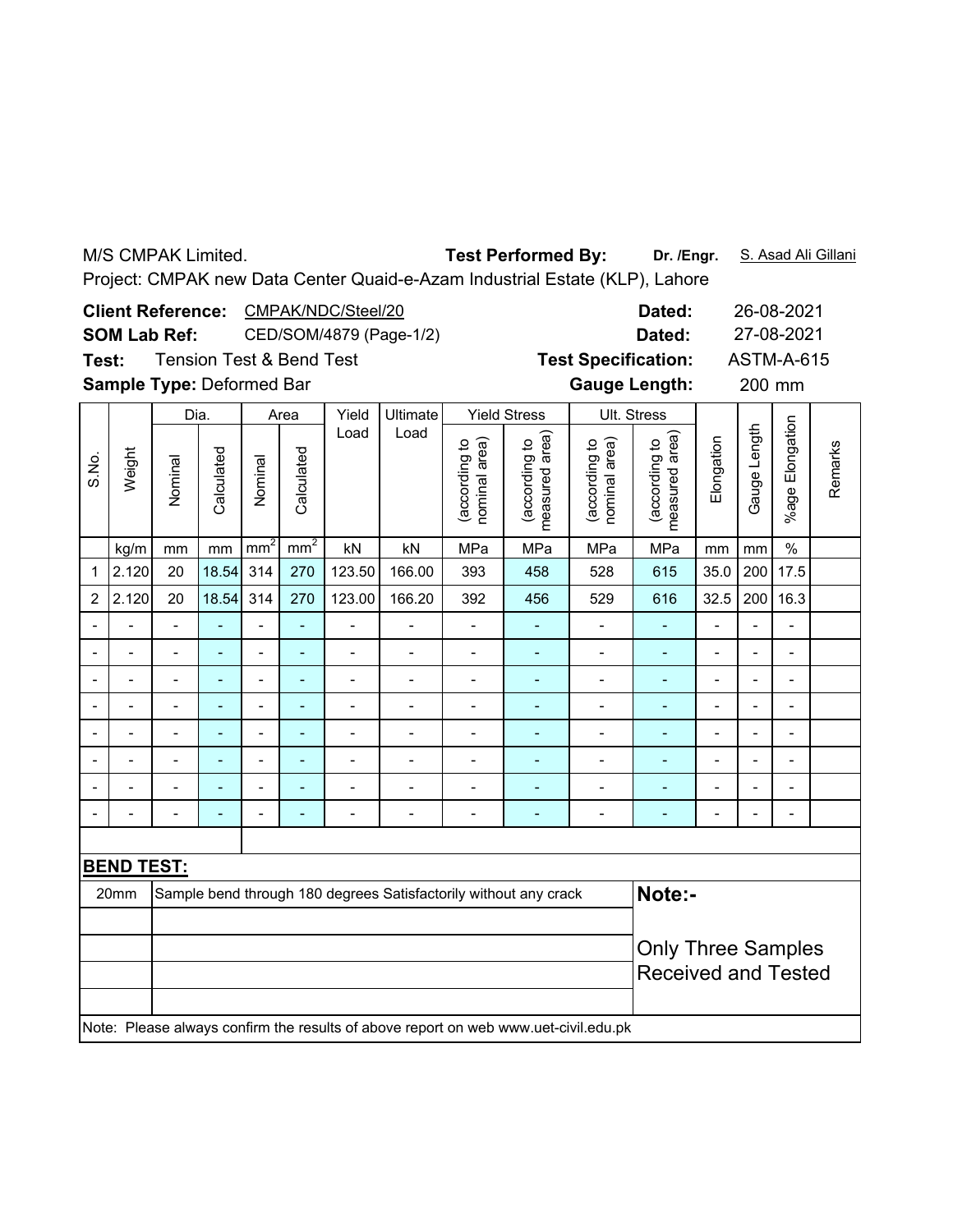M/S CMPAK Limited.

### Test Performed By: Dr. /Engr. S. Asad Ali Gillani

Project: Platform Foundations CMPAK Quaid-e0Azam Industrial Estate (KLP), Lahore

|              |                   | <b>Client Reference:</b>  |                          |                          |                                     | CMPAK/SPF/Steel/12           |                          |                                |                                                                  |                                                                                     | Dated:<br>26-08-2021<br>Dated:     |                          |                                                       |                          |         |  |
|--------------|-------------------|---------------------------|--------------------------|--------------------------|-------------------------------------|------------------------------|--------------------------|--------------------------------|------------------------------------------------------------------|-------------------------------------------------------------------------------------|------------------------------------|--------------------------|-------------------------------------------------------|--------------------------|---------|--|
|              |                   | <b>SOM Lab Ref:</b>       |                          |                          | CED/SOM/4879 (Page-1/1)             |                              |                          |                                |                                                                  |                                                                                     |                                    |                          |                                                       | 27-08-2021               |         |  |
| Test:        |                   |                           |                          |                          | <b>Tension Test &amp; Bend Test</b> |                              |                          |                                |                                                                  | <b>Test Specification:</b>                                                          |                                    |                          |                                                       | <b>ASTM-A-615</b>        |         |  |
|              |                   | Sample Type: Deformed Bar |                          |                          |                                     |                              |                          |                                |                                                                  | <b>Gauge Length:</b>                                                                |                                    |                          | 200 mm                                                |                          |         |  |
|              |                   | Dia.                      |                          |                          | Area                                | Yield                        | Ultimate                 |                                | <b>Yield Stress</b>                                              |                                                                                     | Ult. Stress                        |                          |                                                       |                          |         |  |
| S.No.        | Weight            | Nominal                   | Calculated               | Nominal                  | Calculated                          | Load                         | Load                     | (according to<br>nominal area) | measured area)<br>(according to                                  | nominal area)<br>(according to                                                      | area)<br>(according to<br>measured | Elongation               | Gauge Length                                          | Elongation<br>$%$ age I  | Remarks |  |
|              | kg/m              | mm                        | mm                       | mm <sup>2</sup>          | mm <sup>2</sup>                     | kN                           | kN                       | MPa                            | MPa                                                              | MPa                                                                                 | MPa                                | mm                       | mm                                                    | $\%$                     |         |  |
| $\mathbf{1}$ | 0.998             | 12                        | 12.72                    | 113                      | 127                                 | 59.00                        | 88.00                    | 522                            | 465                                                              | 778                                                                                 | 693                                | 32.5                     | 200                                                   | 16.3                     |         |  |
|              |                   | $\blacksquare$            | L,                       | $\overline{a}$           | L,                                  | $\overline{a}$               | $\overline{\phantom{0}}$ | $\frac{1}{2}$                  | $\blacksquare$                                                   | $\overline{\phantom{a}}$                                                            | ÷,                                 | $\overline{a}$           | $\overline{a}$                                        | $\overline{a}$           |         |  |
|              |                   | $\overline{a}$            | L,                       | $\overline{a}$           | $\blacksquare$                      | $\blacksquare$               | $\overline{\phantom{0}}$ | $\overline{a}$                 | ٠                                                                | $\overline{a}$                                                                      | ÷,                                 | -                        | $\blacksquare$                                        | $\overline{a}$           |         |  |
|              |                   | $\overline{\phantom{0}}$  | $\overline{\phantom{0}}$ | $\overline{a}$           | ÷,                                  | $\blacksquare$               | $\overline{\phantom{0}}$ | $\overline{a}$                 | $\blacksquare$                                                   | $\blacksquare$                                                                      | ۰                                  | $\overline{\phantom{0}}$ | $\overline{a}$                                        | $\overline{a}$           |         |  |
|              | $\blacksquare$    | $\overline{\phantom{a}}$  | $\overline{\phantom{a}}$ | $\overline{\phantom{0}}$ | $\qquad \qquad \blacksquare$        | $\qquad \qquad \blacksquare$ | $\overline{\phantom{a}}$ | $\overline{\phantom{m}}$       | ٠                                                                | $\qquad \qquad \blacksquare$                                                        | ۰                                  | $\overline{\phantom{0}}$ | ٠                                                     | $\overline{\phantom{0}}$ |         |  |
|              |                   | $\overline{a}$            | ÷                        | $\blacksquare$           | $\blacksquare$                      | $\blacksquare$               | $\blacksquare$           | $\overline{a}$                 | ÷                                                                | $\blacksquare$                                                                      | ÷,                                 | $\blacksquare$           | $\overline{a}$                                        | $\overline{a}$           |         |  |
|              |                   | $\blacksquare$            |                          |                          |                                     | $\overline{\phantom{a}}$     | $\overline{\phantom{0}}$ | $\overline{a}$                 | $\blacksquare$                                                   | $\overline{a}$                                                                      | ÷                                  |                          |                                                       | $\blacksquare$           |         |  |
|              | L,                | $\overline{\phantom{0}}$  | $\blacksquare$           | $\overline{a}$           | L,                                  | $\overline{a}$               | $\overline{\phantom{0}}$ | $\overline{a}$                 | ٠                                                                | $\overline{a}$                                                                      | ÷,                                 | $\overline{\phantom{0}}$ | J.                                                    | $\overline{a}$           |         |  |
|              |                   | $\overline{a}$            |                          | $\overline{a}$           | L,                                  | $\blacksquare$               | $\overline{\phantom{0}}$ | Ĭ.                             | $\qquad \qquad \blacksquare$                                     | $\overline{a}$                                                                      | ÷,                                 | $\overline{a}$           |                                                       | $\overline{a}$           |         |  |
|              |                   |                           | ÷                        |                          |                                     |                              |                          |                                |                                                                  |                                                                                     | ÷,                                 |                          |                                                       | $\overline{a}$           |         |  |
|              |                   |                           |                          |                          |                                     |                              |                          |                                |                                                                  |                                                                                     |                                    |                          |                                                       |                          |         |  |
|              | <b>BEND TEST:</b> |                           |                          |                          |                                     |                              |                          |                                |                                                                  |                                                                                     |                                    |                          |                                                       |                          |         |  |
|              | 12mm              |                           |                          |                          |                                     |                              |                          |                                | Sample bend through 180 degrees Satisfactorily without any crack |                                                                                     | Note:-                             |                          |                                                       |                          |         |  |
|              |                   |                           |                          |                          |                                     |                              |                          |                                |                                                                  |                                                                                     |                                    |                          |                                                       |                          |         |  |
|              |                   |                           |                          |                          |                                     |                              |                          |                                |                                                                  |                                                                                     |                                    |                          | <b>Only Two Samples</b><br><b>Received and Tested</b> |                          |         |  |
|              |                   |                           |                          |                          |                                     |                              |                          |                                |                                                                  | Note: Please always confirm the results of above report on web www.uet-civil.edu.pk |                                    |                          |                                                       |                          |         |  |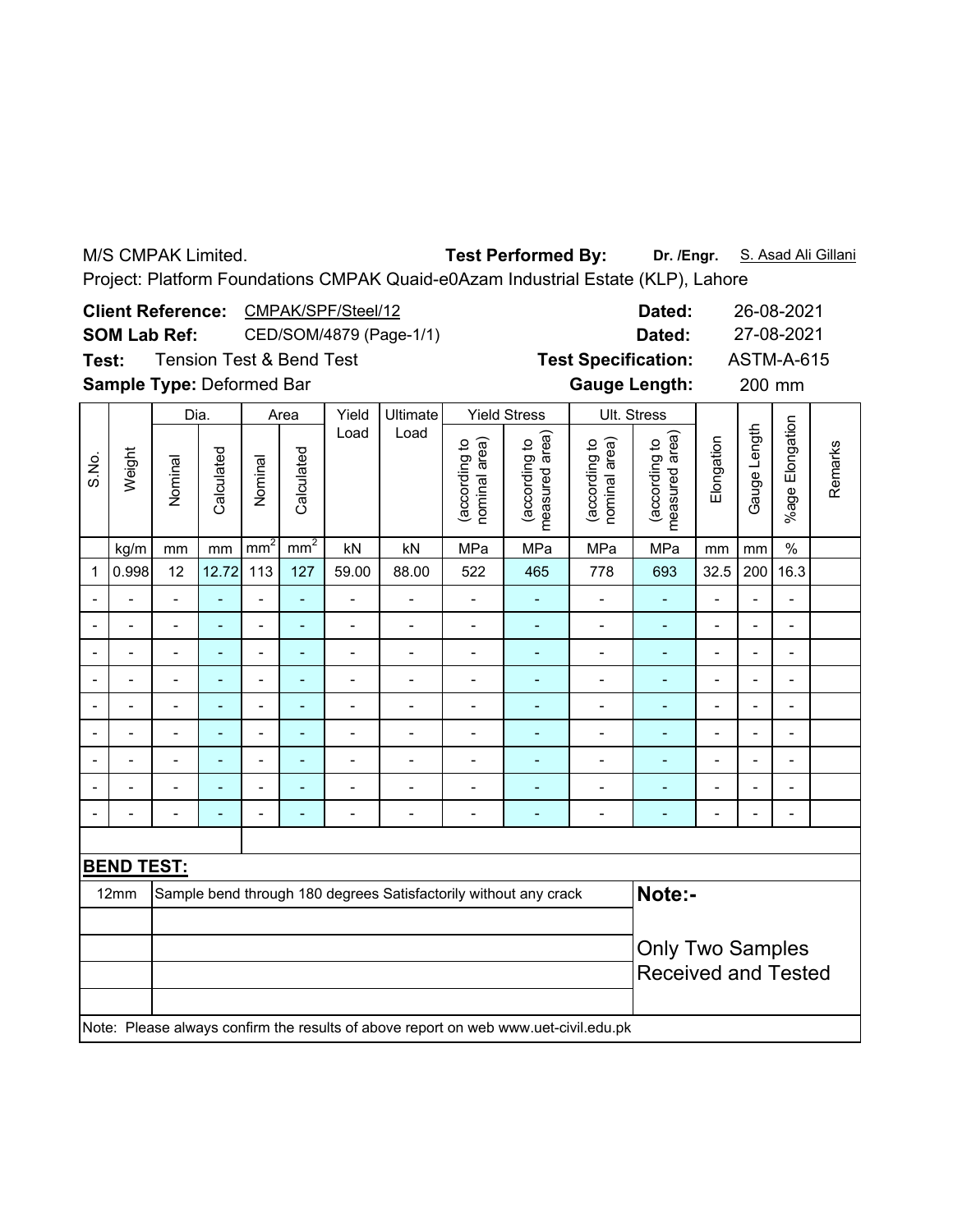|       | <b>Khalid Bashir</b>                                                                                              |                                                                                              |                  |                 |                 | Ittefaq Building Solution (Pvt) Ltd. Lahore    | <b>Test Performed By:</b> | Dr. /Engr.                     |                                                                  |                                                                                     |                                 | S. Asad Ali Gillani      |                |                          |         |
|-------|-------------------------------------------------------------------------------------------------------------------|----------------------------------------------------------------------------------------------|------------------|-----------------|-----------------|------------------------------------------------|---------------------------|--------------------------------|------------------------------------------------------------------|-------------------------------------------------------------------------------------|---------------------------------|--------------------------|----------------|--------------------------|---------|
| Test: | <b>Client Reference:</b><br><b>SOM Lab Ref:</b><br><b>Tension Test Bend Test</b><br>Sample Type: M S Deformed Bar | <b>Test Specification:</b><br><b>Gauge Length:</b>                                           | Dated:<br>Dated: |                 | 200 mm          | 27-08-2021<br>27-08-2021<br><b>ASTM-F-1554</b> |                           |                                |                                                                  |                                                                                     |                                 |                          |                |                          |         |
|       |                                                                                                                   | Dia.                                                                                         |                  |                 | Area            | Yield                                          |                           | Ult. Stress                    |                                                                  |                                                                                     |                                 |                          |                |                          |         |
| S.No. | Weight                                                                                                            | Nominal                                                                                      | Calculated       | Nominal         | Calculated      | Load                                           | Ultimate<br>Load          | (according to<br>nominal area) | <b>Yield Stress</b><br>area)<br>(according to<br>measured        | nominal area)<br>(according to                                                      | measured area)<br>(according to | Elongation               | Gauge Length   | %age Elongation          | Remarks |
|       | kg/m                                                                                                              | mm                                                                                           | mm               | mm <sup>2</sup> | mm <sup>2</sup> | kN                                             | kN                        | MPa                            | MPa                                                              | MPa                                                                                 | MPa                             | mm                       | mm             | $\frac{0}{0}$            |         |
| 1     | 3.810                                                                                                             | 25                                                                                           | 24.85            | 491             | 485             | 218.20                                         | 298.50                    | 445                            | 450                                                              | 608                                                                                 | 616                             | 37.5                     | 200            | 18.8                     |         |
| 2     | 3.839                                                                                                             | 25                                                                                           | 24.95            | 491             | 489             | 220.50                                         | 300.50                    | 449                            | 451                                                              | 612                                                                                 | 615                             | 40.0                     | 200            | 20.0                     |         |
| 3     | 2.235                                                                                                             | 16                                                                                           | 19.04            | 201             | 285             | 132.00                                         | 172.50                    | 657                            | 464                                                              | 858                                                                                 | 606                             | 37.5                     | 200            | 18.8                     |         |
| 4     | 2.251                                                                                                             | 16                                                                                           | 19.11            | 201             | 287             | 130.50                                         | 171.50                    | 649                            | 456                                                              | 853                                                                                 | 599                             | 35.0                     | 200            | 17.5                     |         |
| 5     | 0.988                                                                                                             | 12                                                                                           | 12.66            | 113             | 126             | 51.50                                          | 70.00                     | 455                            | 410                                                              | 619                                                                                 | 557                             | 35.0                     | 200            | 17.5                     |         |
| 6     | 0.996                                                                                                             | 12                                                                                           | 12.71            | 113             | 127             | 53.50                                          | 71.50                     | 473                            | 422                                                              | 632                                                                                 | 564                             | 30.0                     | 200            | 15.0                     |         |
|       |                                                                                                                   |                                                                                              |                  |                 |                 |                                                |                           |                                |                                                                  |                                                                                     |                                 |                          |                | $\overline{a}$           |         |
|       |                                                                                                                   | $\overline{\phantom{0}}$                                                                     |                  |                 | ä,              | $\overline{a}$                                 | $\overline{\phantom{0}}$  | $\overline{a}$                 | ä,                                                               | $\overline{a}$                                                                      | ÷,                              | $\overline{a}$           |                | L,                       |         |
|       |                                                                                                                   | $\overline{a}$                                                                               | ÷                | $\overline{a}$  | ÷,              | $\overline{a}$                                 | $\overline{a}$            | $\overline{a}$                 | ÷,                                                               | $\overline{\phantom{0}}$                                                            | $\blacksquare$                  | $\overline{\phantom{0}}$ | $\overline{a}$ | $\blacksquare$           |         |
|       |                                                                                                                   | $\overline{a}$                                                                               |                  | $\overline{a}$  | L,              | $\overline{a}$                                 |                           | $\overline{a}$                 |                                                                  |                                                                                     |                                 |                          |                | $\overline{\phantom{0}}$ |         |
|       |                                                                                                                   |                                                                                              |                  |                 |                 |                                                |                           |                                |                                                                  |                                                                                     |                                 |                          |                |                          |         |
|       | <b>BEND TEST:</b>                                                                                                 |                                                                                              |                  |                 |                 |                                                |                           |                                |                                                                  |                                                                                     |                                 |                          |                |                          |         |
|       | 25MM                                                                                                              |                                                                                              |                  |                 |                 |                                                |                           |                                | Sample bend through 180 degrees Satisfactorily without any crack |                                                                                     | Note:-                          |                          |                |                          |         |
|       | 16MM                                                                                                              |                                                                                              |                  |                 |                 |                                                |                           |                                | Sample bend through 180 degrees Satisfactorily without any crack |                                                                                     |                                 |                          |                |                          |         |
|       | 12MM                                                                                                              | Sample bend through 180 degrees Satisfactorily without any crack<br><b>Only Nine Samples</b> |                  |                 |                 |                                                |                           |                                |                                                                  |                                                                                     |                                 |                          |                |                          |         |
|       |                                                                                                                   | <b>Received and Tested</b>                                                                   |                  |                 |                 |                                                |                           |                                |                                                                  |                                                                                     |                                 |                          |                |                          |         |
|       |                                                                                                                   |                                                                                              |                  |                 |                 |                                                |                           |                                |                                                                  | Note: Please always confirm the results of above report on web www.uet-civil.edu.pk |                                 |                          |                |                          |         |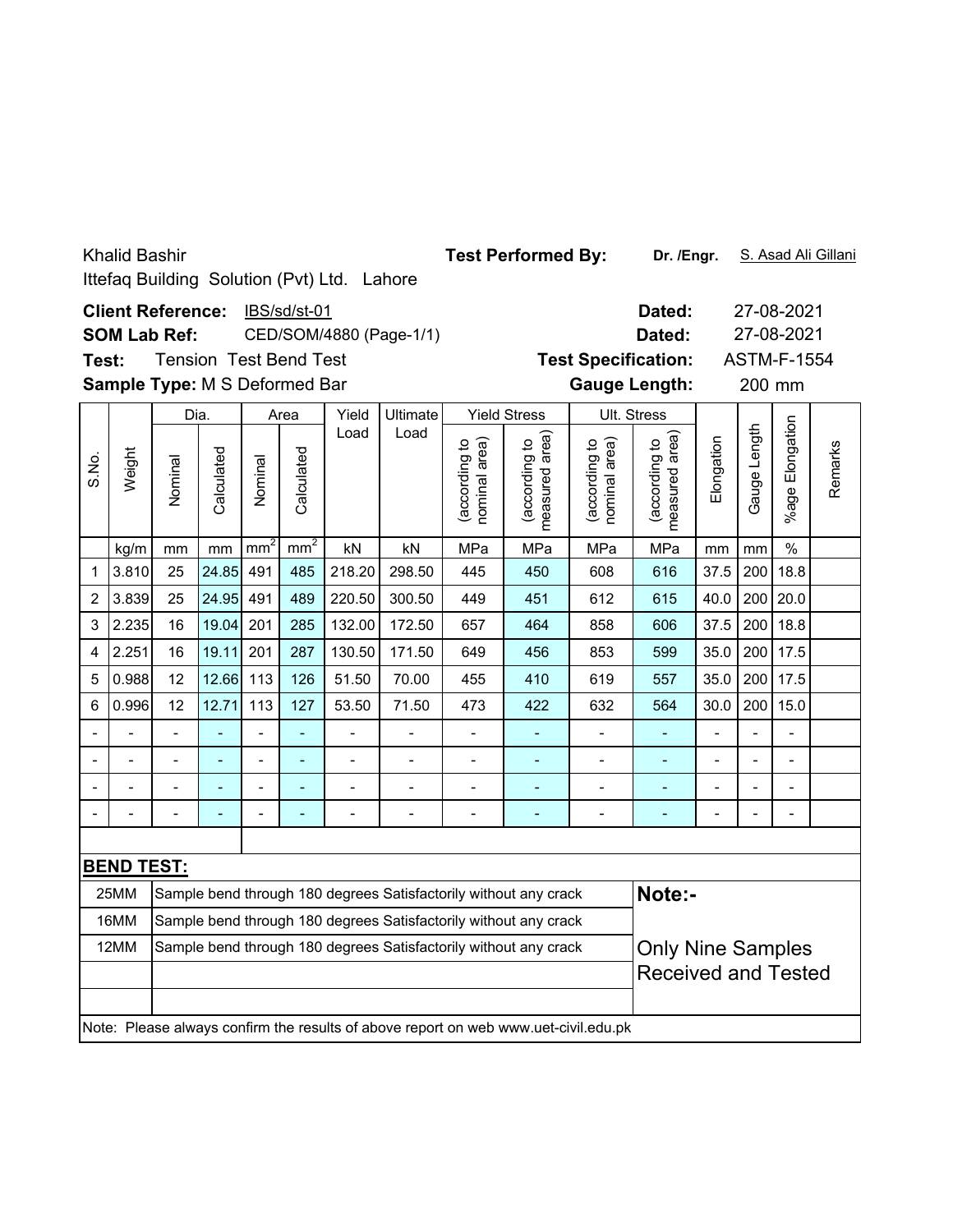Sheikhupura Road, Haji Iqbal

|                              | Dated:                       | <b>Client Reference:</b> | 27-08-2021               | nil            |                 |                              |                     |                                |                                 | Dated:                                                                              |                                 | <b>SOM Lab Ref: 4875(Page-1/1)</b><br>27-08-2021        |                          |                          |         |  |  |
|------------------------------|------------------------------|--------------------------|--------------------------|----------------|-----------------|------------------------------|---------------------|--------------------------------|---------------------------------|-------------------------------------------------------------------------------------|---------------------------------|---------------------------------------------------------|--------------------------|--------------------------|---------|--|--|
| Test:                        |                              | <b>Gauge Length:</b>     | <b>Tension Test</b>      |                | 8 inch          |                              | <b>Sample Type:</b> | <b>Test Specification:</b>     |                                 | <b>ASTM-A-615</b><br>Deformed Bar                                                   |                                 |                                                         |                          |                          |         |  |  |
|                              |                              |                          | Dia.                     |                | Area            | Yield                        | Ultimate            |                                | <b>Yield Stress</b>             | Ult. Stress                                                                         |                                 |                                                         |                          |                          |         |  |  |
| S.No.                        | Weight                       | Nominal                  | Calculated               | Nominal        | Calculated      | Load                         | Load                | (according to<br>nominal area) | measured area)<br>(according to | (according to<br>nominal area)                                                      | measured area)<br>(according to | Elongation                                              | Gauge Length             | %age Elongation          | Remarks |  |  |
|                              | lb/ft                        | $\#$                     | in                       | $in^2$         | in <sup>2</sup> | Tons                         | Tons                | psi                            | psi                             | psi                                                                                 | psi                             | in                                                      | in                       | $\frac{0}{0}$            |         |  |  |
| 1                            | 2.586                        | $\bf 8$                  | 0.984                    | 0.79           | 0.760           | 23.82                        | 30.99               | 66510                          | 69130                           | 86510                                                                               | 89930                           | 1.50                                                    | 8.0                      | 18.8                     |         |  |  |
| $\overline{c}$               | 1.467                        | $6\phantom{a}$           | 0.741                    |                | 0.44 0.431      | 12.64                        | 16.62               | 63360                          | 64680                           | 83290                                                                               | 85030                           | 1.30                                                    | 8.0                      | 16.3                     |         |  |  |
| 3                            | 0.649                        | $\overline{4}$           | 0.493                    |                | 0.20   0.191    | 5.40                         | 7.24                | 59580                          | 62390                           | 79810                                                                               | 83570                           | 1.30                                                    | 8.0                      | 16.3                     |         |  |  |
| $\overline{\phantom{0}}$     |                              |                          |                          | $\overline{a}$ | $\overline{a}$  | $\overline{a}$               |                     |                                | $\overline{\phantom{0}}$        | $\blacksquare$                                                                      | $\overline{\phantom{a}}$        |                                                         | $\overline{\phantom{a}}$ |                          |         |  |  |
| $\qquad \qquad \blacksquare$ | $\qquad \qquad \blacksquare$ | $\overline{\phantom{0}}$ | $\overline{\phantom{a}}$ | -              | ٠               | $\qquad \qquad \blacksquare$ | $\overline{a}$      | $\qquad \qquad \blacksquare$   | ٠                               | $\qquad \qquad \blacksquare$                                                        | ۰                               | $\qquad \qquad \blacksquare$                            | $\blacksquare$           | $\overline{\phantom{a}}$ |         |  |  |
| $\overline{a}$               |                              |                          | ÷                        |                | L               |                              |                     | L.                             | $\overline{a}$                  | $\blacksquare$                                                                      | ÷,                              | $\overline{a}$                                          |                          | $\overline{a}$           |         |  |  |
| -                            | $\blacksquare$               | $\overline{a}$           | ÷                        | $\overline{a}$ | ÷,              | $\overline{\phantom{0}}$     | $\overline{a}$      | $\qquad \qquad \blacksquare$   | ٠                               | $\overline{\phantom{0}}$                                                            | ä,                              | $\overline{\phantom{a}}$                                |                          | $\overline{\phantom{a}}$ |         |  |  |
| $\overline{a}$               | $\overline{a}$               | $\overline{a}$           |                          | $\overline{a}$ | L,              | $\overline{a}$               | $\overline{a}$      | $\overline{a}$                 |                                 | $\overline{\phantom{0}}$                                                            | ÷,                              | $\overline{a}$                                          | $\overline{a}$           | $\overline{a}$           |         |  |  |
|                              | $\overline{a}$               |                          |                          | $\overline{a}$ | ÷,              |                              | $\overline{a}$      | $\overline{a}$                 | ÷,                              | $\overline{\phantom{0}}$                                                            | ÷,                              | $\overline{a}$                                          |                          | $\blacksquare$           |         |  |  |
|                              | $\overline{a}$               | $\overline{a}$           | ٠                        | $\overline{a}$ | L,              | $\qquad \qquad \blacksquare$ | $\overline{a}$      | $\overline{a}$                 | ٠                               | $\qquad \qquad \blacksquare$                                                        | -                               | $\overline{a}$                                          |                          | $\overline{\phantom{a}}$ |         |  |  |
|                              |                              |                          |                          |                |                 |                              |                     |                                |                                 |                                                                                     |                                 |                                                         |                          |                          |         |  |  |
|                              | <b>BEND TEST:</b>            |                          |                          |                |                 |                              |                     |                                |                                 |                                                                                     |                                 |                                                         |                          |                          |         |  |  |
|                              | --                           |                          | No Bend test performed   |                |                 |                              |                     |                                |                                 |                                                                                     | Note:-                          |                                                         |                          |                          |         |  |  |
|                              |                              |                          |                          |                |                 |                              |                     |                                |                                 |                                                                                     |                                 | <b>Only Three Samples</b><br><b>Received and Tested</b> |                          |                          |         |  |  |
|                              |                              |                          |                          |                |                 |                              |                     |                                |                                 | Note: Please always confirm the results of above report on web www.uet-civil.edu.pk |                                 |                                                         |                          |                          |         |  |  |

**Dr. /Engr.** S. Asad Ali Gillani **Test Performed By:**